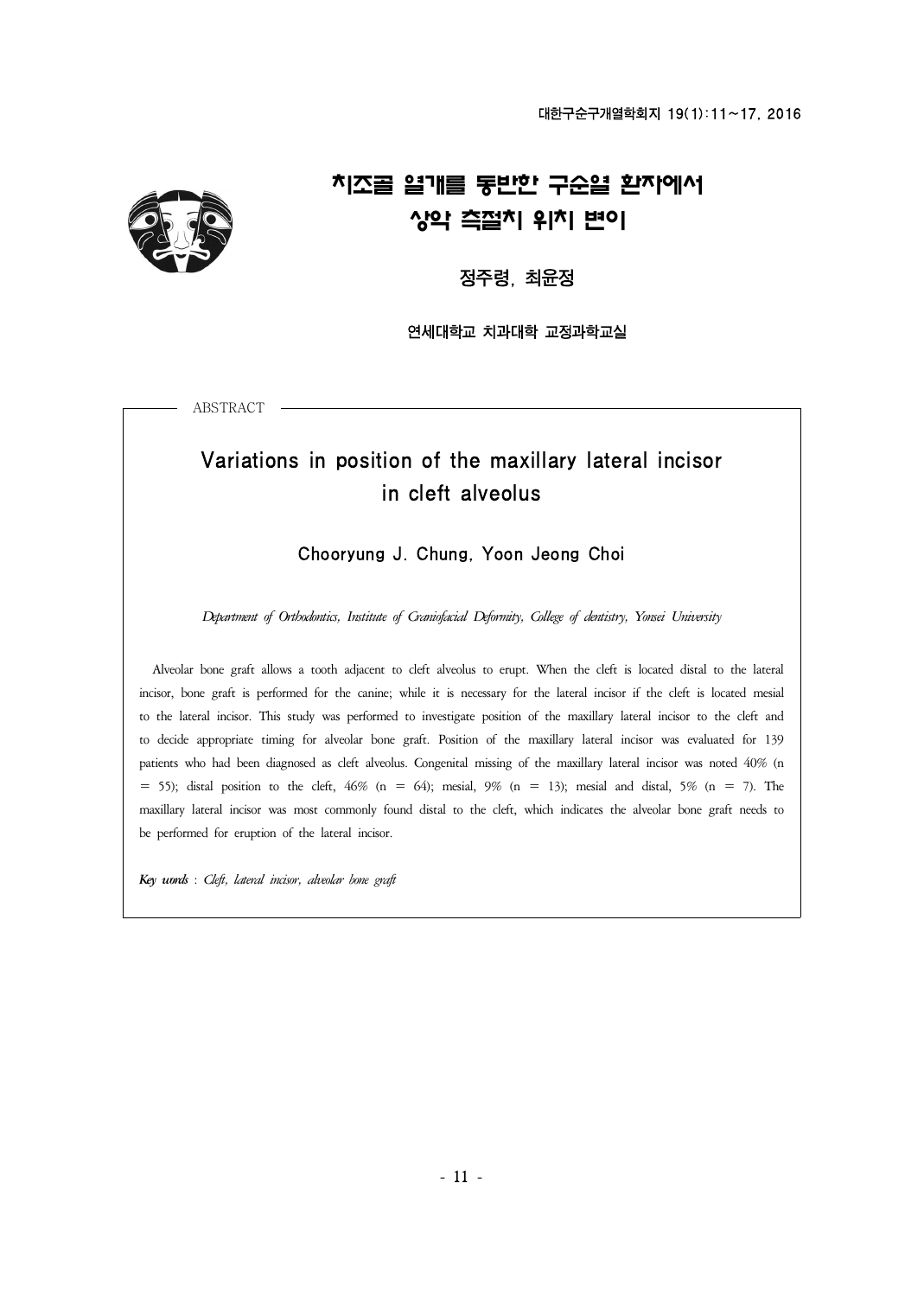### Ⅰ. 서 론

상악궁은 태생 6-7주 사이에 내비돌기 (medial nasal process)와 상악 돌기(maxillary process)가 융합되면서 형성된다. 융합이 실패할 경우 열개(cleft)가 발생되며, 신경절 간엽세포 (neural crest cell)의 이동에 문제가 있거나, 안면 간엽세포(facial mesenchyme)의 증식이 안될 경 우 안면 부위의 간엽 세포의 부족으로 열개가 발생하는 것으로 밝혀져 있다.1,2 이런 문제는 루벨라 바이러스(rubella virus)와 같은 감염성 질환, 방사선 조사로 인한 유전자 변이, 약물, 호르몬 및 영양 부족 등의 환경적 원인이 관 여하는 것으로 보고되었다.3

상악 측절치는 가장 흔히 결손되는 치 아이며 왜소치(peg lateralis)나 치내치(dens invaginatus)와 같은 형태적 기형에 이환되는 경 우가 많다.<sup>46</sup> Wei 등'은 그 이유로 상악 측절 치의 치배가 유치열기나 영구치열기 모두에서 발육 중에 손상받기 쉬운 위치에 존재하기 때 문이라 언급하였다. 구순구개열 환자의 경우 에서도 상악 측절치는 열개에 인접하여 유치 열 및 영구치열 모두에서 가장 많이 영향을 받는 치아로 결손, 지연 맹출, 이소 맹출, 왜 소치 등이 흔히 관찰된다.<sup>7</sup>

혼합치열기 구순구개열 환자에서 치조골 이 식은 건전한 골조직으로 견치의 맹출을 유도 함으로써 향후 시행될 교정 및 보철치료를 용 이하게 하고 장기적인 치주 조직의 안정성을 얻기 위해 시행된다.<sup>4</sup> 따라서 견치 치근이 1/2 에서 2/3정도 완성된 시기가 치조골 이식의 적기로 권고되고 있다. 하지만 구순구개열 환 자에서 상악 측절치의 치판(dental lamina)이 전

상악(premaxilla) 부분에서만 관찰되지 않았다는 보고가 있었으며, 68 열개 부위를 기준으로 근 심측 뿐만 아니라, 원심측, 혹은 근원심측 모 두에서 상악 측절치로 추정되는 치아들이 관 찰된다는 내용도 보고된 바 있다.1,9,10 따라서, 상악 측절치가 열개 보다 원심측에 위치한다 면 치조골 이식은 견치가 아닌 상악 측절치의 맹출을 유도하기 위해 시행되어야 하며 일반 적으로 권고되는 시기보다 좀 더 빨리 시행되 어야 할 것이다.

본 연구에서는 치조골 열개를 동반한 구순 열 환자에서 상악 측절치의 위치를 평가하고 이에 따른 적절한 치조골 이식의 시기를 고찰 하고자 한다.

#### Ⅱ. 연구대상 및 방법

2005년 1월부터 2016년 4월까지 연세대학교 치과대학병원에 내원한 환자 중 구순열로 진 단받은 환자들의 자료를 후향적으로 수집하였 다. 구개열 여부와 무관하게 치조골의 열개가 있는 환자들을 대상으로 하였고, 상악 측절치 의 치관이 완성되는 만 5세 이상의 환자 중 파노라마 방사선 사진이 있는 환자만을 선정 하였다. 교정치료 병력이나 치조골 이식 병력, 상악 측절치 부위에 보철 치료의 병력이 있는 환자들은 제외하였다.

총 170명의 환자들이 선정되었고, 이 중 31 명이 교정, 보철 치료 및 치조골 이식 병력의 이유로 제외되어 최종적으로 139명만이 연구 대상에 선정되었다. 이 중 양측성 구순열 환 자들은 5명이었고, 모두 양측이 같은 양상을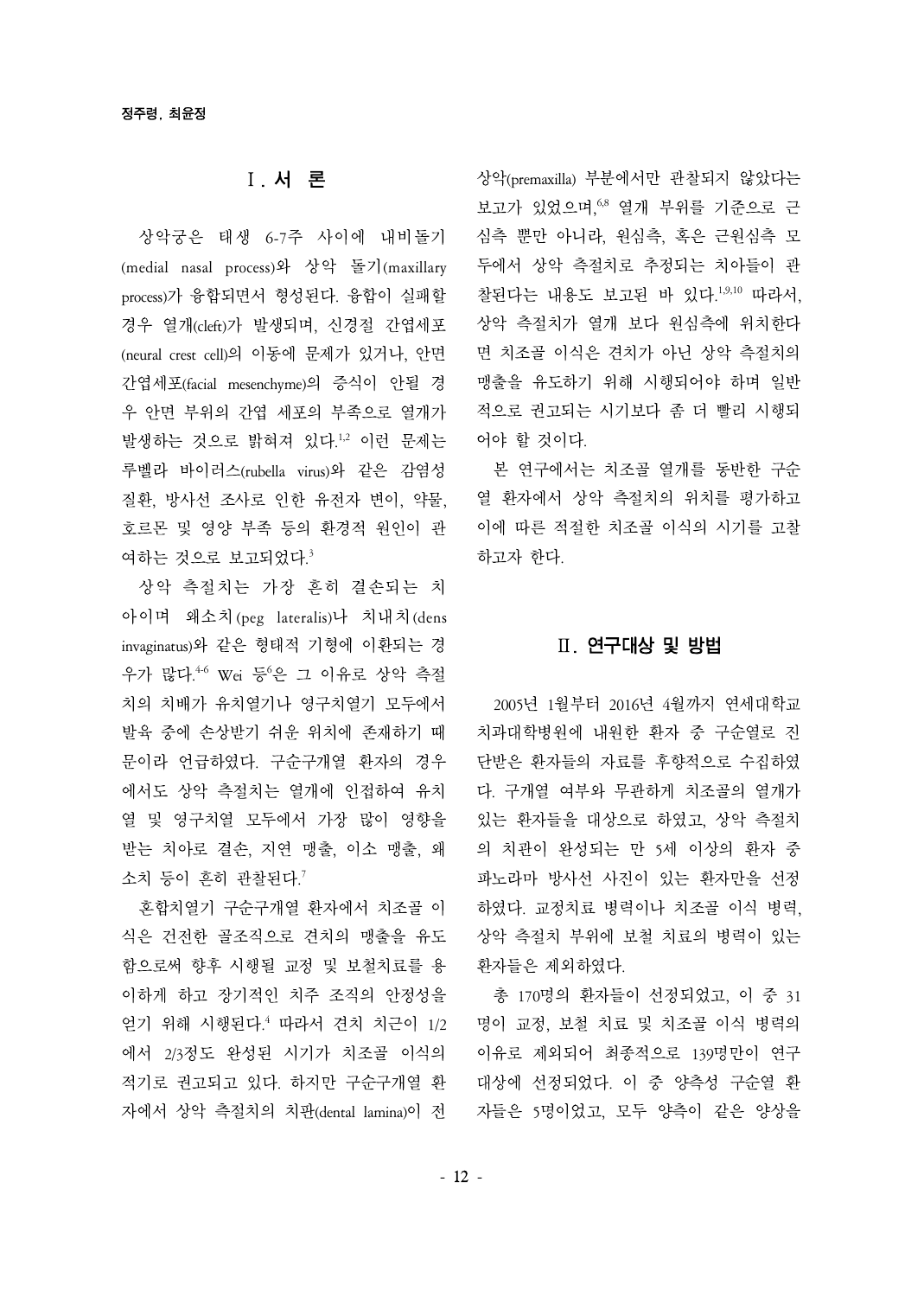

Figure 1. Position of the maxillary lateral incisor. M and D, the lateral incisor is located mesial and distal to the cleft site, respectively; MD, the lateral incisors are located both mesial and distal to the cleft site.

보여 양쪽을 따로 구분하지 않고 연구를 진행 하였다. 한 명의 임상가가 파노라마 방사선 사진에서 치조골 파열 부위를 중심으로 상악 측절치의 위치를 다음의 4가지로 분류하여 그 분포를 파악하였다(그림 1).<sup>10</sup>

- ․ X, 상악 측절치의 결손
- M, 치조골 파열 부위보다 측절치가 근심 에 위치
- D, 치조골 파열 부위보다 측절치가 원심 에 위치
- MD, 치조골 파열 부위의 근원심측 모두 에 상악 측절치가 존재

#### Ⅲ. 결 과

총 139명 중 상악 측절치가 치조골 파열 부 위보다 원심에 위치하는 경우가 64명으로 가 경우가 근심에 위치하는 경우의 3배에 달한다



Figure 2. Distribution of position of the maxillary lateral incisor in cleft alveolus.

장 많았으며 46%를 차지하였다. 그 다음으로 상악 측절치가 결손된 사람이 55명으로 40%, 측절치가 치조골 파열 부위보다 근심에 위치 하는 경우가 13명으로 9%, 근원심에 모두 존 재하는 경우가 7명으로 5%를 차지하였다(그림 2).

#### Ⅳ. 고 찰

치조골 파열이 있는 경우 인접한 상악 측절 치는 파열부에 많은 영향을 받는다고 보고되 고 있으며,1,7,9-14 본 연구에서도 상악측절치의 선천적 결손이 40%에 달했다. 또한 치조골 파 열 부위보다 측절치가 원심에 위치하는 경우 도 46%로 거의 절반에 달했다. 기존의 연구에 서도 상악 측절치가 파열부의 원심에서 많이 발견된다고 보고하였으며,1,7,9-14 근원심 위치만 을 비교하였을 때 열개보다 원심에 위치하는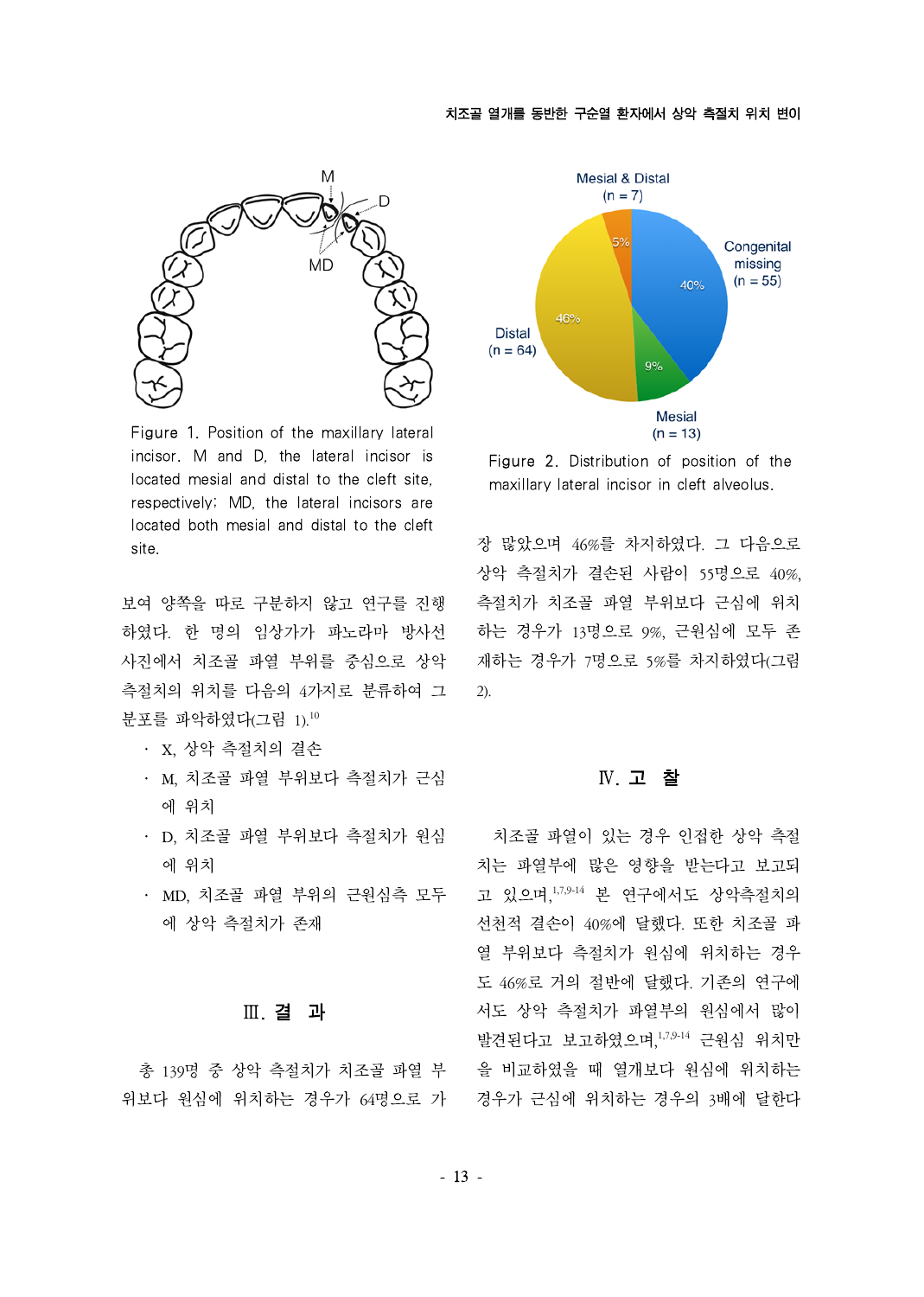고 알려지고 있다.<sup>1</sup> 본 연구에서도 결손인 경 우를 제외하면 원심 위치는 76.2% (n = 64), 근심 위치는 15.5% (n = 13), 근원심에 모두 존재하는 경우는 8.3% (n = 7)로 나타났다.

치아 형성 상피(Odontogenic epithelium)는 태 생 32일부터 발현하기 시작하며, 조직학적으 로 구별되기 전부터 각 치아에 대한 정보를 포함하고 있다.<sup>10</sup> 일부에서는 열개를 만드는 과정(clefting process)이 1개의 측절치 치배를 2 개로 분리시켜 2개의 치아를 발생시킨다고 보 고하였고,<sup>15</sup> 열개 부위에 인접한 과잉치의 존 재가 측절치의 치판이 2개로 분리된다는 증 거라는 보고도 있었다.<sup>5,7</sup> Fishman<sup>14</sup>와 Bohn<sup>12</sup>은 열개의 원심에 있는 치아는 과잉치로 간주해 야 한다고 언급하기도 했다.

하지만 상악돌기와 내비돌기가 융합이 되지 않아서 발생되는 구순열이 기존에 있던 치아 형성 부위(odontogenic region)를 2개로 분리시킬 수 있는지는 의문이다. 오히려 측절치의 치배 가 상악돌기 및 내비돌기 모두에서 유래하는 것이고, 이 두 돌기의 융합이 실패했기 때문 에 치아 형성 부위가 각각 독립적으로 2개의 치아를 발생시킨다고 보는 것이 타당할 것이 다.<sup>10</sup> 측절치의 위치 변이나 크기 이상, 열개 인접 부위의 과잉치의 존재는 이 이론을 통해 설명될 수 있을 것이다.

정상적인 치아 발육을 위해서는 치배를 구 성하는 세포의 양이 일정 수준 이상이 되어야 한다.<sup>16</sup> 만약 발육 중인 치배를 2개로 분리시 킬 경우, 분리된 각각의 양이 치아 발육을 위 한 역치 이상이라면 정상적인 2개의 치아가 형성될 수 있다.<sup>17</sup> 하지만 2개가 동량으로 분 리되지 않는다면, 보다 큰 치배는 정상적으로 성장하는 반면, 작은 쪽은 제대로 성장하지 못하고 소멸되어 버릴 것이다. 따라서, 위의 이론대로라면 내비돌기 및 상악돌기 각각에는 상악 측절치를 위한 치판이 내재되어 있고, 이 두 돌기가 융합되지 않은 구순열 환자에서 는 각각의 돌기에 내재된 간엽세포의 양에 따 라 상악 측절치의 발생 여부 및 크기가 결정 될 것이다. 본 연구 및 기존 연구 결과에서처 럼 상악 측절치가 열개보다 더 원심에 존재하 는 경우가 많다면, 내비돌기보다 상악돌기가 더 큰 치아 형성 잠재능(odontogenic potential)을 가지고 있다고 생각할 수 있으나, 이를 위한 검증을 위해서는 추가 연구가 필요할 것이다.

상악 측절치와 견치 사이에서 관찰되는 incisive suture(incisive fissure)가 열개와 연관되어 있다고 혼동되기 쉽다. Incisive suture는 신생아 에서는 측절치와 견치 사이의 부위에서 뚜렷 하게 관찰되지만 성장하면서 소실되어 성인에 서는 거의 관찰되지 않는다.<sup>8</sup> 본 연구 및 기존 의 여러 연구에서 보고된 것처럼, 열개 원심 측에서 관찰되는 상악 측절치는 치조골의 파 열이 incisive suture와 반드시 같은 위치에서 발생하지 않는다는 것을 보여준다. 따라서 incisive suture는 상악돌기와 내비돌기의 융합의 흔적이 아니라,8,10 인류 이외의 포유동물에서 관찰되는 incisive-maxillary suture의 계통발생학 적 진화의 흔적으로 간주할 수 있다.<sup>18</sup>

혼합치열기 환자에서 치조골 이식은 견치의 맹출을 유도하기 위해서 견치의 맹출 전에 시 행되어야 한다. 예전에는 수술 횟수를 최소화 하기 위해, Le Fort I osteotomy를 계획하고 있 는 환자에서는 치조골 이식 시기를 늦출 것을 권고하였다. 하지만 1990년대 후반으로 오면서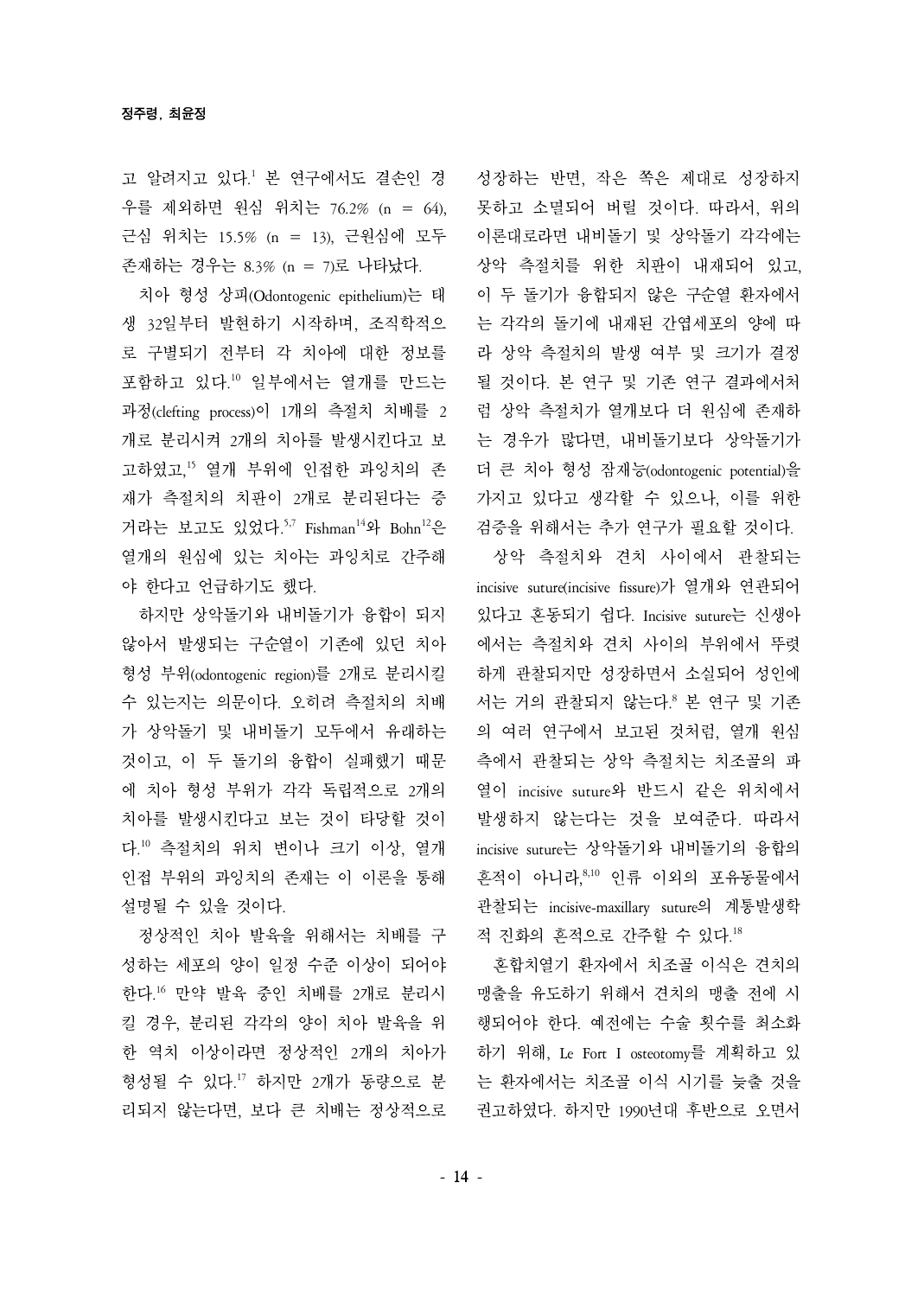혼합치열기에 치조골 이식을 먼저 시행하고, 성장 완료 후 상악골 전진술을 시행하는 것으 로 변화되었다.<sup>4</sup> 조기에 치조골 이식을 시행함 으로써 골조직의 지지 및 치주 조직 상태에서 더 우수한 결과를 얻을 수 있기 때문이다. 만 약 후기 혼합치열기까지 치조골 이식을 미루 게 되면, 열개 부위의 치조골 부족으로 치주 조직 유지나 수복 치료가 상당히 어려워진 다.<sup>19</sup> 따라서 일부에서는 후기 유치열기 혹은 혼합치열기의 초기인 5.5-6.5세 경에 치조골 이식을 시행하는 것을 권고하기도 한다.<sup>20</sup>

상악 측절치가 열개 보다 원심에 위치하는 경우 치조골 이식은 견치가 아닌 측절치의 맹 출을 유도하기 위해 시행되어야 하며, 측절치 치관이 완성되고 치근의 발육이 시작되는 4-5 세 이후가 될 것이다. 치조골 이식을 통해 측 절치의 자발적 맹출을 유도할 수 있을 뿐만 아니라, 열개에 인접한 상악 중절치의 치근 흡수 방지 및 향후 교정 및 보철 치료를 용이 하게 할 수 있다. 일부에서는 치아의 발육 중 에 시행된 외과적 시술로 인해 상악 측절치 형성이 영향을 받는다고 하였지만, 21,22 실제로 외과적 처치는 상악 측절치의 변이를 일으키 는 원인 요소로서는 거의 임상적인 의미가 없 는 것으로 밝혀졌다. 7,23

따라서, 치조골 파열을 동반한 구순열 환자 에서 측절치의 위치에 따라 치조골 이식 시기 를 다르게 적용해야 할 것이다. 본 연구 결과 에서처럼 상악 측절치가 열개 보다 원심에 위 치한 경우가 흔할 경우, 측절치 맹출 전에 치 조골 이식이 시행될 수 있도록 임상가의 주의 가 필요하며, 환자도 이 시기를 놓치지 않도 록 정기 검진이 시행되어야 할 것이다.

#### 참고문헌

- 1. Lourenco Ribeiro L, Teixeira Das Neves L, Costa B, Ribeiro Gomide M. Dental anomalies of the permanent lateral incisors and prevalence of hypodontia outside the cleft area in complete unilateral cleft lip and palate. Cleft Palate Craniofac J 2003;40:172-5.
- 2. Moore KL. Before we are born: Basic embryology and birth defects. 2nd edi. Philadelphia: WB Saunders; 1983.
- 3. Nanci A. Ten Cate's Oral Histology. 7th edi. St. Louis: Mosby; 2008.
- 4. Cassolato SF, Ross B, Daskalogiannakis J, Noble J, Tompson B, Paedo D. Treatment of dental anomalies in children with complete unilateral cleft lip and palate at SickKids hospital, Toronto. Cleft Palate Craniofac J 2009;46: 166-72.
- 5. Nagai I, Fujiki Y, Fuchihata H, Yoshimoto T. Supernumerary Tooth Associated with Cleft Lip and Palate. J Am Dent Assoc 1965;70:642-7.
- 6. Wei X, Senders C, Owiti GO, Liu X, Wei ZN, Dillard-Telm L, et al. The origin and development of the upper lateral incisor and premaxilla in normal and cleft lip/palate monkeys induced with cyclophosphamide. Cleft Palate Craniofac J 2000;37:571-83.
- 7. Ranta R. A review of tooth formation in children with cleft lip/palate. Am J Orthod Dentofacial Orthop 1986;90:11-8.
- 8. Ferenczy K. The relationship of globulomaxillary cysts to the fusion of embryonal processes and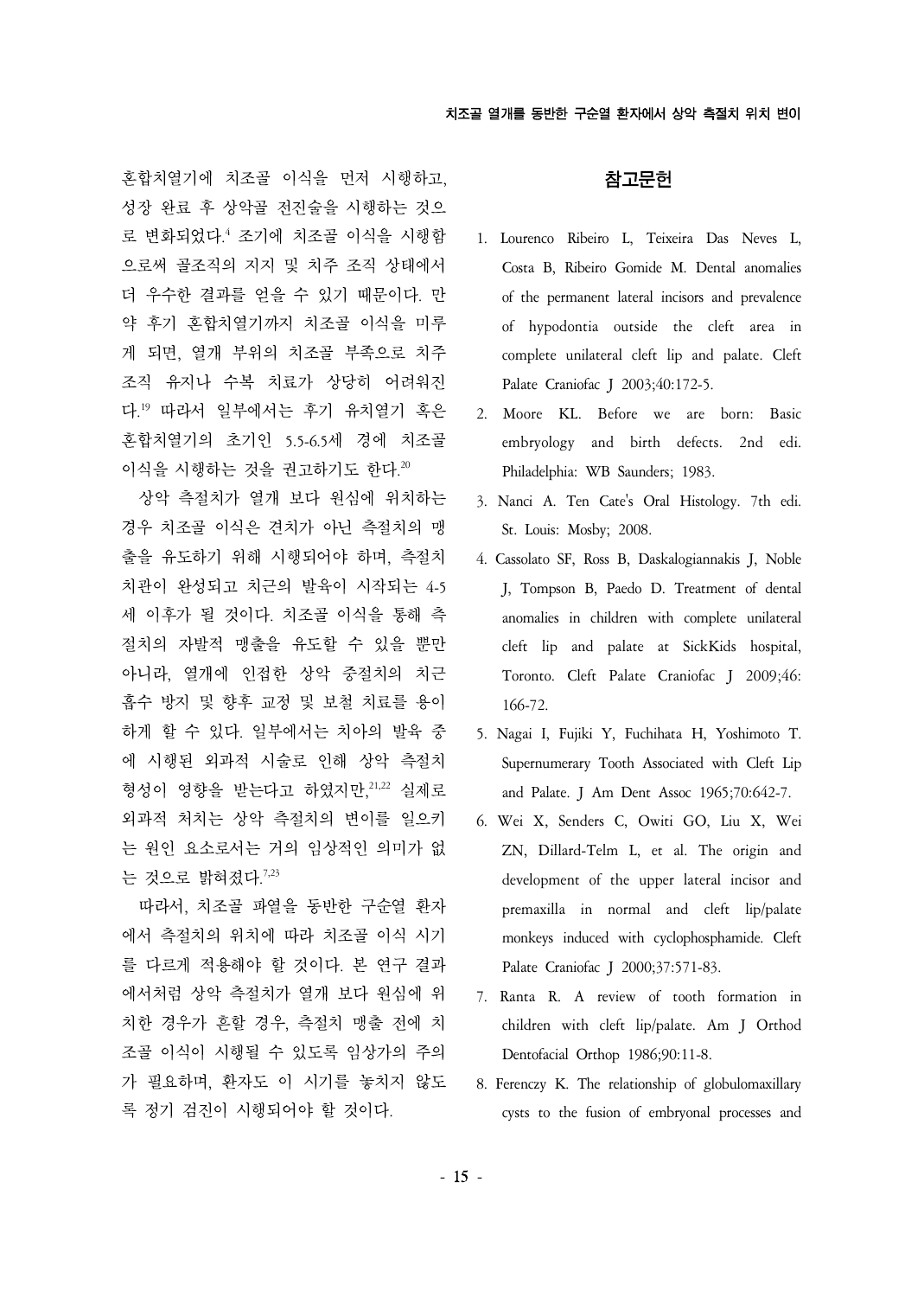to cleft palates. Oral Surg Oral Med Oral Pathol 1958;11:1388-93.

- 9. Halpern RM, Noble J. Location and presence of permanent teeth in a complete bilateral cleft lip and palate population. Angle Orthod 2010; 80:591-6.
- 10. Tsai TP, Huang CS, Huang CC, See LC. Distribution patterns of primary and permanent dentition in children with unilateral complete cleft lip and palate. Cleft Palate Craniofac J 1998;35:154-60.
- 11. Keith A. Three Demonstrations on congenital malformations of palate, and neck: Given at the Royal College of Surgeons, England. Br Med J 1909;2:310-3.
- 12. Bohn A. Anomalies of the lateral incisor in cases of harelip and cleft palate. Acta Odontol Scand 1950;9:41-59.
- 13. Lauterstein AM, Pruzansky S. Tooth anomalies in the oral-facial-digital syndrome. Teratology 1969;2:137-45.
- 14. Fishman LS. Factors related to tooth number, eruption time, and tooth position in cleft palate individuals. ASDC J Dent Child 1970;37:303-6.
- 15. Kitamura H. Evidence for cleft-palate as a postfusion phenomenon. Cleft Palate Craniofac J 1991;28:195-210.
- 16. Brook AH. A unifying aetiological explanation for anomalies of human tooth number and size. Arch Oral Biol 1984;29:373-8.
- 17. Glasstone S. The development of tooth germs in tissue culture. In: Cells and tissue in culture. New York Academic Press 1965.
- 18. Vacher C, Sakka M, Dauge MC. Incisive suture (fissure) in the human fetus: radiographic and histologic study. Cleft Palate Craniofac J 2001;38:330-6.
- 19. Boyne PJ, Sands NR. Combined orthodonticsurgical management of residual palato-alveolar cleft defects. Am J Orthod 1976;70:20-37.
- 20. Precious DS, Goodday RH, Morrison AD, Davis BR. Cleft lip and palate: a review for dentists. J Can Dent Assoc 2001;67:668-73.
- 21. Kraus BS, Jordan RE, Pruzansky S. Dental abnormalities in the deciduous and permanent dentitions of individuals with cleft lip and palate. J Dent Res 1966;45:1736-46.
- 22. Dixon DA. Defects of structure and formation of the teeth in persons with cleft palate and the effect of reparative surgery on the dental tissues. Oral Surg Oral Med Oral Pathol 1968;25:435-46.
- 23. Hellquist R, Linder-Aronson S, Norling M, Ponten B, Stenberg T. Dental abnormalities in patients with alveolar clefts, operated upon with or without primary periosteoplasty. Eur J Orthod 1979;1:169-80.